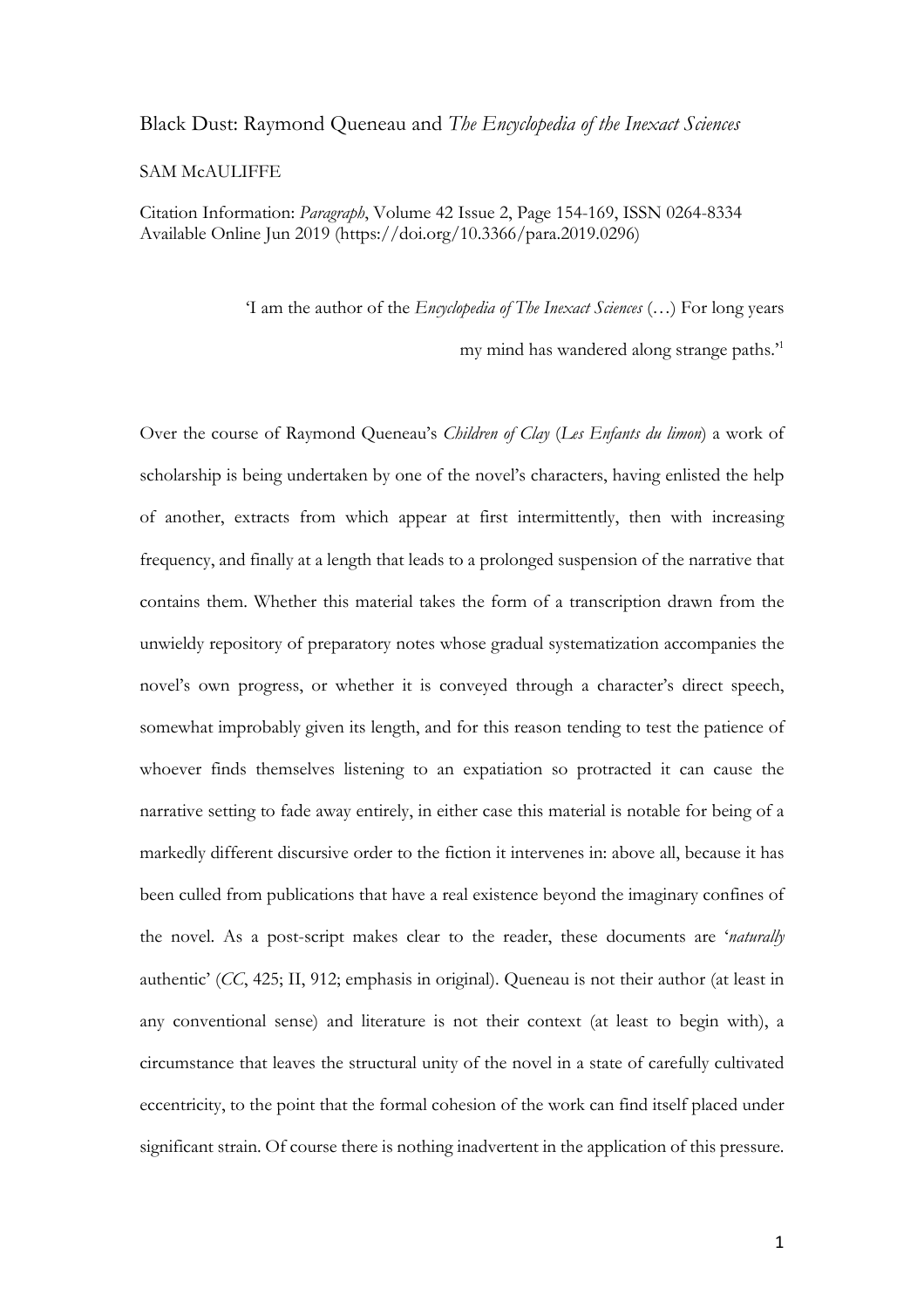The novel is an instance of what Roland Barthes refers to as the 'controlled destruction' that literature undergoes in Queneau's hands, the enigma of which is that this is undertaken not in opposition to but in complicity with what stands to be destroyed.<sup>2</sup> The gesture remains in keeping with the author's commitment to a 'practice of prose' that never stops seeking to extend the existing inventory of possibilities specific to literature, the sum total of its potential manifestations, the range and arrangement of attributes it is considered capable of bearing. *What can the literary work be made to do, what can it be made to undergo, and still be called literature?* Among the many and varied experiments in technique undertaken by Queneau in response to this question, *Children of Clay* holds a place of its own within his oeuvre for what he grants himself 'permission' to undertake there.3

\*

What the presence of this documentation within the novel first demonstrates, then, over and above any consideration of its actual content, is a capacity on literature's part to open itself up to other discursive forms, displacing its limits ever outwards in a movement that may well distinguish it above all else. The singular nature of this prerogative is what informs the peculiarity of its institution: whatever lies beyond literature's scope, the non-literary in all its variations, can be made, by literature, *to signify literarily*, so to speak. Accommodating an irreducibly extrinsic element in no way compromises a literary work's intrinsic structure. Perhaps the converse is even the case, as Jacques Derrida insists on more than one occasion when addressing this context: 'But is it not necessary,' he writes, 'for all literature to exceed literature? [*Mais n'y a-t-il pas lieu, pour toute littérature, de déborder la littérature?*] What would be a literature that would be only what it is, literature? It would no longer be itself if it were itself.' <sup>4</sup> This is why what he elsewhere calls 'literarity' should be considered less 'an intrinsic property of this or that discursive event,' than a 'function' which in practice shows itself to be inherently 'unstable.' Since it never encounters a restriction to its field of application, it can never be put to proper use. It has no definitive form since there is no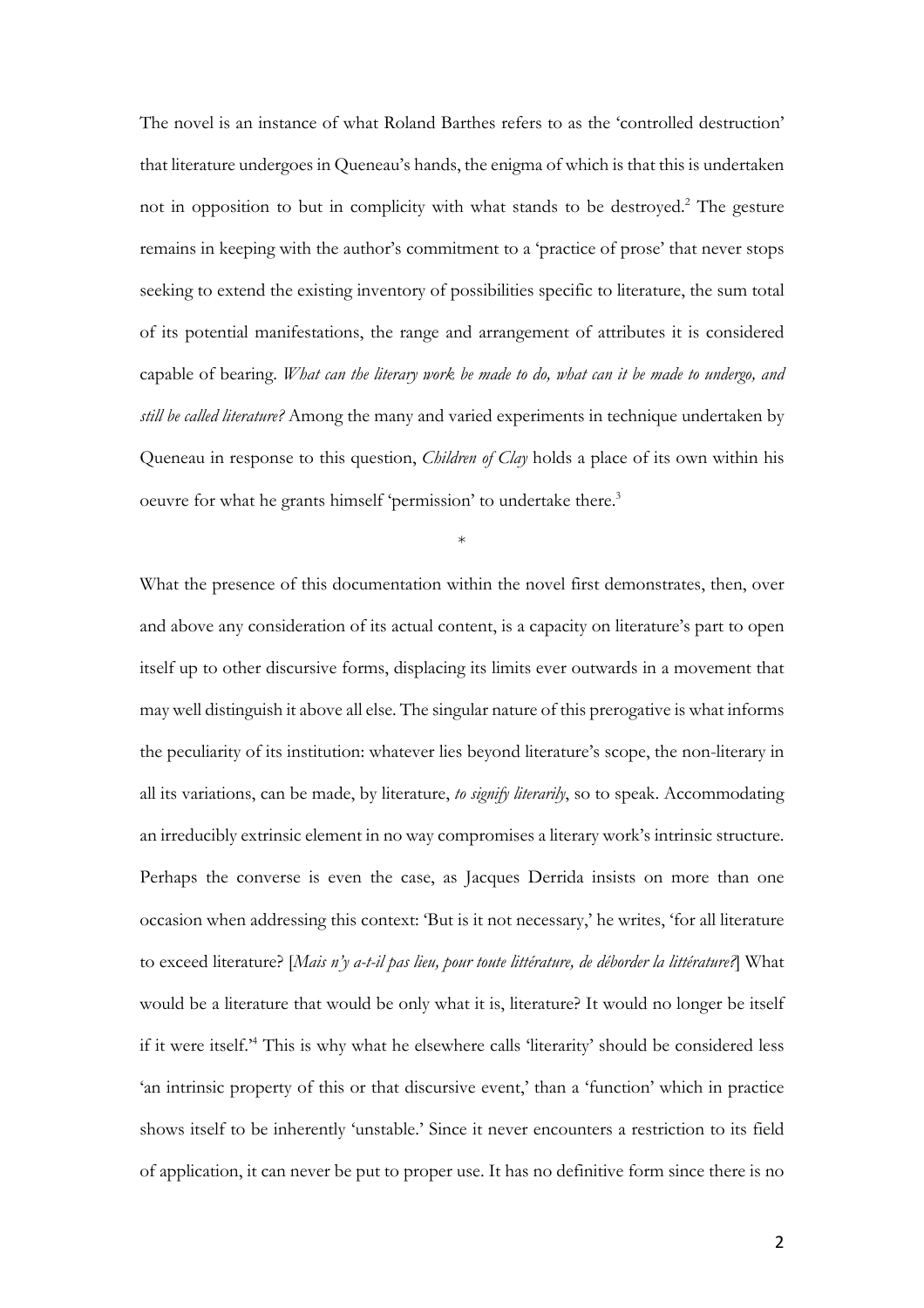form that it cannot make its own. Derrida, once more (he is writing in 'Demeure: Fiction and Testimony'):

One can read the same text – which thus never exists 'in itself' – as a testimony that is said to be serious and authentic, or as an archive, or as a document, or as a symptom – or as a work of literary fiction, indeed the work of a literary fiction that simulates all of the positions that we have just enumerated. For literature can say anything, accept anything, receive anything, suffer anything, and simulate everything. 5

And yet, whilst this ultimately renders the line of demarcation between literature and its contrary indeterminable – to the extent that Derrida will venture to say here, 'There is no essence or substance of literature: literature is not. It does not exist' (*D,* 28) – nevertheless, the distinction between the two orders is not for all that simply abandoned. The threshold running between them may be un-locatable, but without it the movement through which literature approaches itself, by surpassing itself, would hardly be possible. One *oeuvre* can develop a response to this antinomy, another can remain entirely indifferent to it, but in either case it persists there, necessarily, whether surreptitiously or in plain sight.

\*

*Children of Clay* exemplifies this situation on account of the extra-literary documentation it harbors, and the ways in which the book within a book that this engenders relates to the novel that frames it. The fictional author under whose tutelage this material appears, a Monsieur Chambernac, has set out to codify a canon of nineteenth century writings in the French language that are notable for being penned by '*fous littéraires*' ('literary lunatics' is how Madeleine Velguth, the novel's translator, renders this term for the English reader). 'At once a biography, a bibliography and an anthology' of the authors in question (*CC*, 77;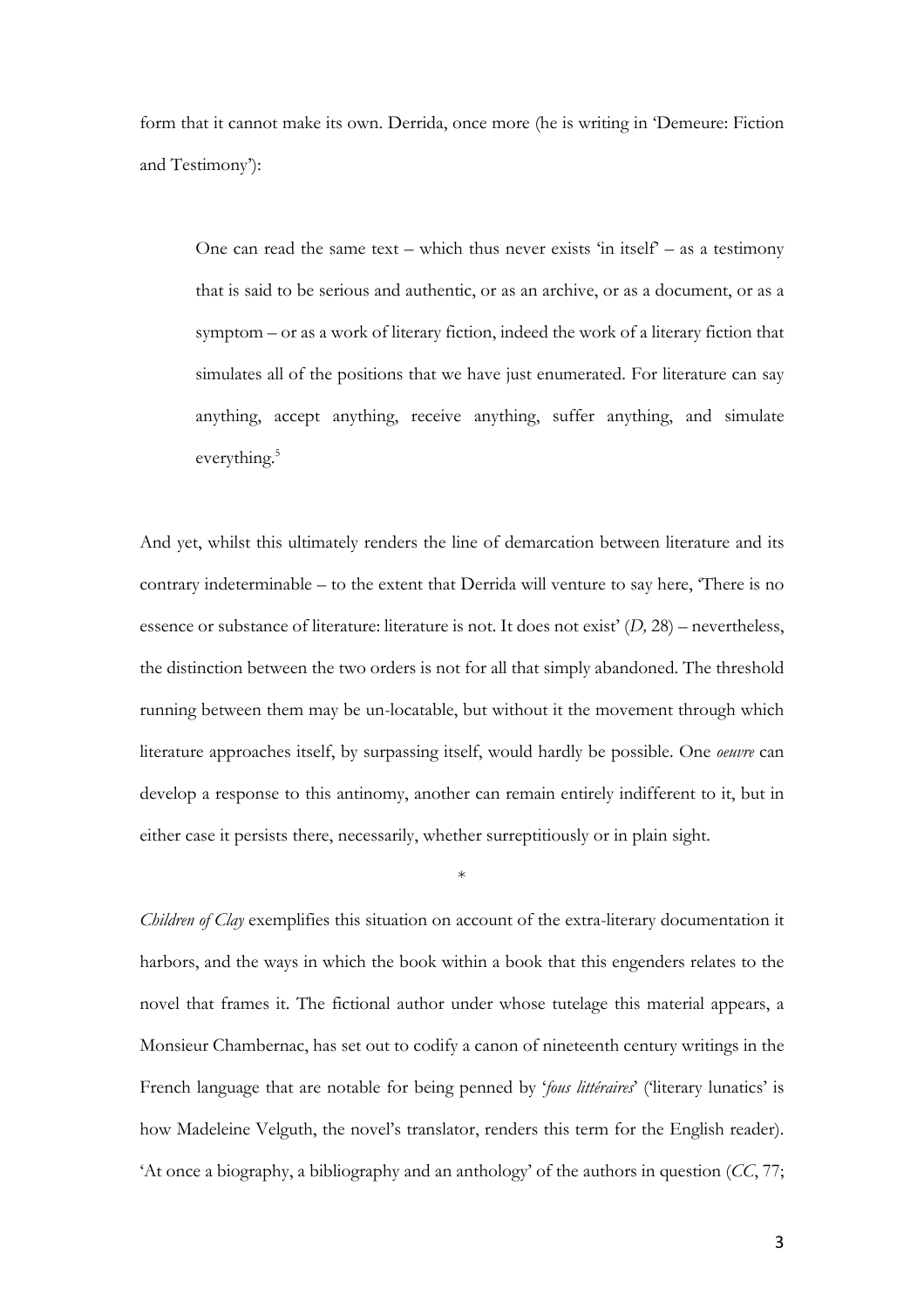II, 660), this effort, his life's work, will culminate in what he eventually settles on calling *The Encyclopedia of the Inexact Sciences*. The criterion on which the work is founded is notable for its rigour, but it will also be responsible for precipitating a series of paradoxical effects across the resulting canon. What, then, does the designation '*fou littéraire*' refer to? Despite first appearances, the classification introduced here does not rest primarily on psychological categories – '"I don't want to do either psychoanalysis or psychiatry,"' says Chambernac (*CC,* 396; II, 891) – still less is it a judgment pitched against unreason, in reason's name. A work is *fou* not simply because it is apparently lacking in sense. It may well harbor all manner of demonstrable inconsistencies and fallacies, perhaps outright delusions, and this may deprive it of even passing adequation with its stated object, but this is not the primary reason it has been qualified as such. '"It's not a question of truth or insanity [*folie*],"' Chambernac is quick to clarify when this suggestion is put to him (*CC,*  170; II, 727), and this explains why any kind of hermeneutic programme, guided by these or other values, is conscientiously absent from *The Encyclopedia*. Understanding has no role to play in this endeavour. '"I did not set out, in this book, to understand nor to explain, let's say, the ravings of our authors. My work is purely enumerative, descriptive, selective. Moreover, who understands madness? No one"' (*CC,* 218; II, 762).

What is instead at stake for Chambernac, this becoming ever more apparent as the novel progresses, is a certain kind of discursive operation, one that only becomes discernible through a highly particular set of circumstances, which it itself engenders. A work may be designated *fou* when its thesis proves to be so atypical that it opens up an unbridgeable expanse between itself and every other conceivable set of thematically related discursive statements, meaning it cannot be placed in relation to the standards of its given field. Said otherwise, the discourse placed into circulation by a *fou littéraire* is such that it forecloses all possible response. In the novel's *prière d'insérer*, written by Queneau himself, this is presented as a 'problem of *recognition*': *The Encyclopedia* is comprised of writings that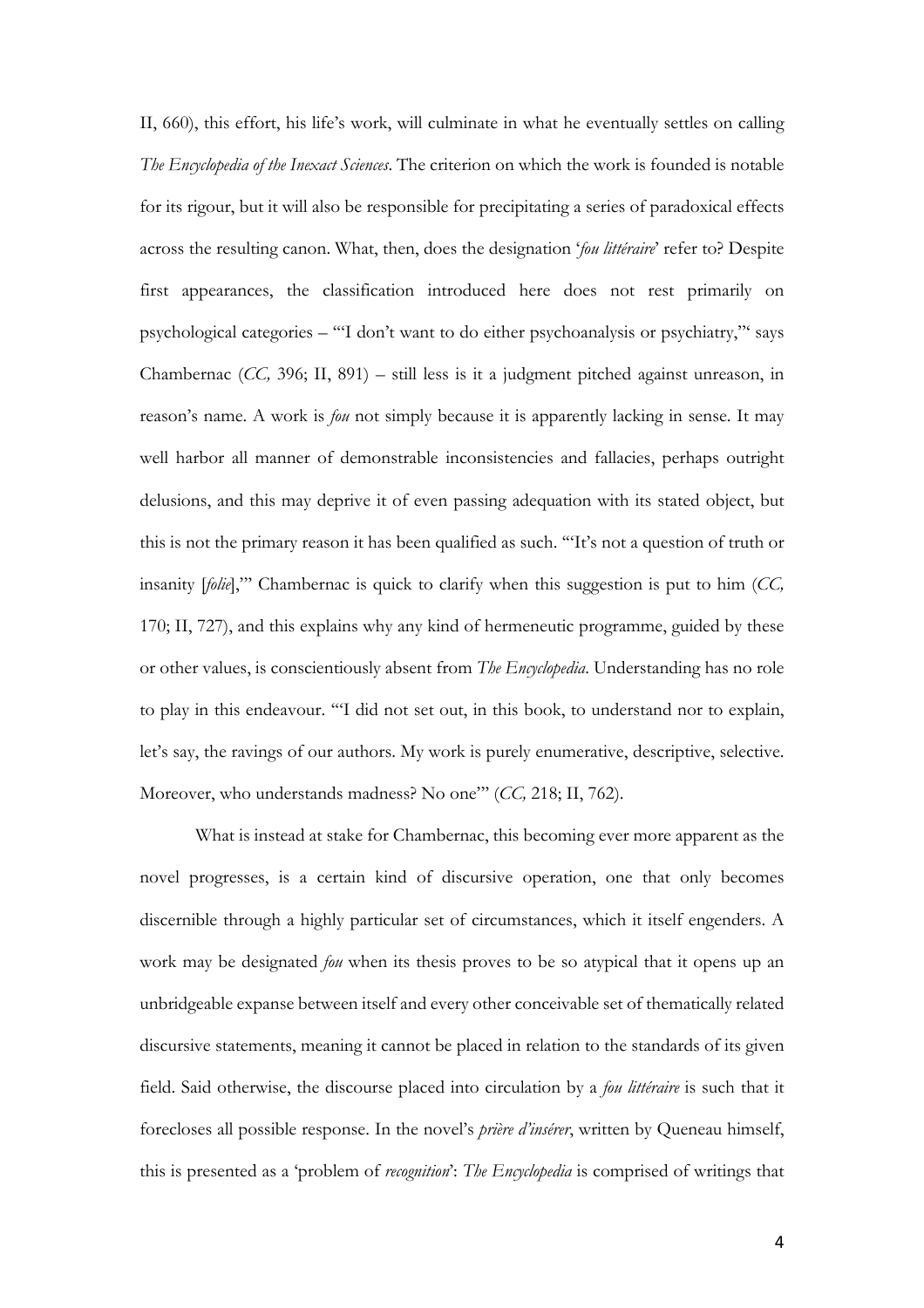'were never recognized as valid, by even a single *other* individual' (*CC*, 10; II, 1592; emphases in original). If the standpoint adopted by a *fou littéraire* does not allow itself to be communicated with, nor can it be taken up by anyone else. It remains, in contravention of its author's intention, the preserve of the author alone, and this is the schema on which any subsequent definition of *folie* will ultimately depend: '"Madness is the self-deification of an individual entity in which no collective entity will recognize itself"' (*CC,* 396; II, 891). This is why a work derived from this standpoint necessarily finds itself situated 'on the borders of darkness' (*The Encyclopedia's* subtitle (173; II, 730)).6

Having presented a choice extract from one of the *fous littéraires*, and having been met with inevitable bemusement – 'Reader and listeners, uncomfortable, stare stupidly at one another' (*CC*, 168; II, 726) – Chambernac will offer a definitive explanation of the principle determining admittance to *The Encyclopedia*. The *fou littéraire* is

'a published author whose wild imaginings [*élucubrations*] (I'm not using this term pejoratively) diverge from all those professed by the society in which he lives, either by this society as a whole, or by the different groups, even the minor ones, that compose it, are not related to earlier doctrines and in addition weren't taken up by anyone else. *In short, a "literary lunatic" has neither masters nor disciples.*' (*CC,* 171; II, 728; my emphasis)

For a work to merit inclusion in *The Encyclopedia* it must begin and end with itself. As the first and last of its kind, it comes from nowhere and returns there too, *having nevertheless offered itself to be read* (hence the insistence that the work be published). Not only has it enacted a break with all that comes before it, so that it cannot be placed within a lineage of any kind, just as crucially, it must be demonstrably without consequence. The 'working hypothesis' guiding Chambernac's efforts underscores this point: '"A 'literary lunatic' finds no echo"' (*CC*, 329; II, 843). A *texte fou* is unable to form a precedent for anything else, and that it remains closed in on itself in this way is what confers upon it its particular form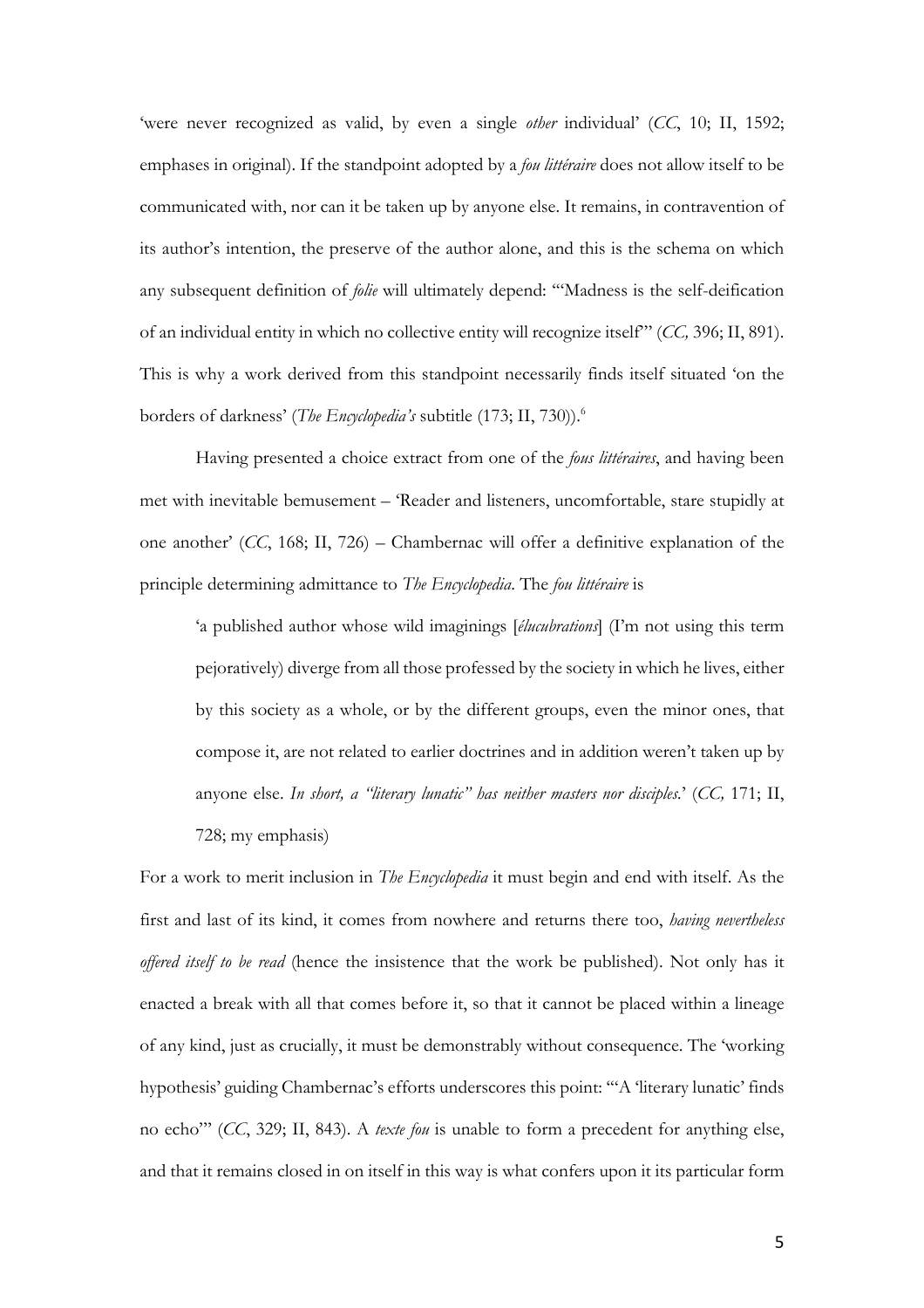of singularity (a locked room the key for which must have gone missing). On each occasion that the reader of *Children of Clay* is brought into contact with this material, regardless of the form that it takes or the content it conveys, it must always be borne in mind that it appears there as a representative of this highly idiosyncratic discursive event (idiosyncratic to the extent that, without Queneau's post-script confirming the *authenticity* of these texts, the reader could well be inclined to treat them as yet another contrivance of the fiction). All this means that the contours of this event remain indiscernible so long as the wider conditions informing its particular 'modes of existence' remain unaccounted for. A standpoint can be designated *fou* only in view of these conditions, which makes Queneau's character a proponent of that type of discourse analysis called for by Foucault in 'What Is an Author?':

Perhaps the time has come to study not only the expressive value and formal transformations of discourse, but its modes of existence: the modifications and variations, within any culture, of modes of circulation, valorization, attribution, and appropriation. Partially at the expense of themes and concepts that an author places in his work, the 'author-function' could also reveal the manner in which discourse is articulated on the basis of social relationships. 7

As Chambernac's definition makes clear, such relationships are integral to determining the instance of discourse in question ('wild imaginings (…) [that] diverge from all those professed by the society in which he lives'). This divergence is only established by considering the conditions under which a work has been produced and the nature of its subsequent reception, which is why the *texte fou* is always framed by the network of institutional contexts through it has passed, without having been assimilated. The *Bibliothèque nationale*; the *Académie des sciences*; the publishing house; the private collection: these are some of the institutions whose respective codes must be studied in order for Chambernac to bring his project to fruition.<sup>8</sup>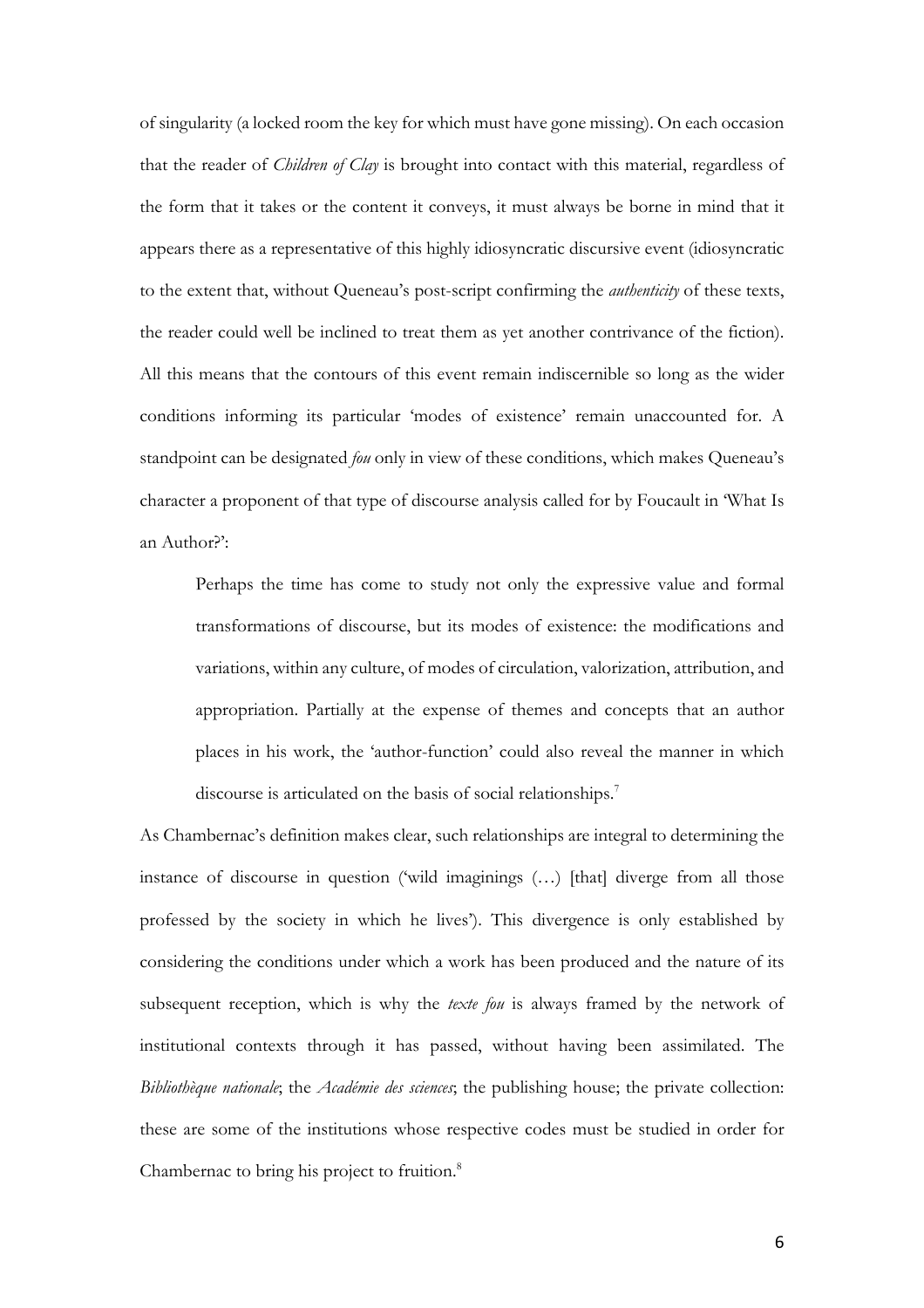'A "literary lunatic" has neither masters nor disciples.' Inasmuch as the canon of writings founded on this principle is comprised exclusively of *sui generis* cases, works that are 'inordinately odd' or 'excessively singular' (*excessivement singulières*) (*CC*, 171; II, 728,) that are without generic form, then the series it gives rise to must be understood as essentially disjunctive in nature. No doubt the various cases gathered together under this criterion can be said to form an order of sorts. Thematically speaking, they show themselves circling around a similar set of interests, from squaring the circle to cosmology, linguistics to history, and ultimately Chambernac will organize the final work under sub-headings that reflect this: The Circle, The World, The Verb, Time (*CC,* 173–4; II, 730). And yet whether or not two works are related thematically has no bearing whatsoever on their fundamental incommensurability. Each of these 'sciences' remains incompatible with one another, nothing can be communicated from one to the next, their respective divergences from a given order do not cast them into a shared space.<sup>9</sup> This is why, in a later article that begins by looking back on the principle underwriting *The Encyclopedia*, Queneau suggests that the term *hétéroclites* may in fact have been preferable to *fous littéraires*, <sup>10</sup> and here it is worth recalling Foucault's engagement with the same concept, along with the prominence it plays in his understanding of another aporetic system of classification, the 'Chinese Encyclopedia' of Borges.<sup>11</sup> The heteroclite, Foucault writes in the Preface to *The Order of Things*, pertains to a 'disorder in which fragments of a large number of possible orders glitter separately, without law or geometry': 'in such a state, things are "laid," "placed," "arranged" in sites so very different from one another that it is impossible to find a place for them, to define a *common locus* beneath them all.' <sup>12</sup> This is precisely how *The Encyclopedia*  would have to house its individual entries: a compendium of 'excessively singular' fragments in the absence of a '*common locus*' that would mitigate their difference. It may well be that it is this particular structural feature of *The Encyclopedia* that brings it into explicit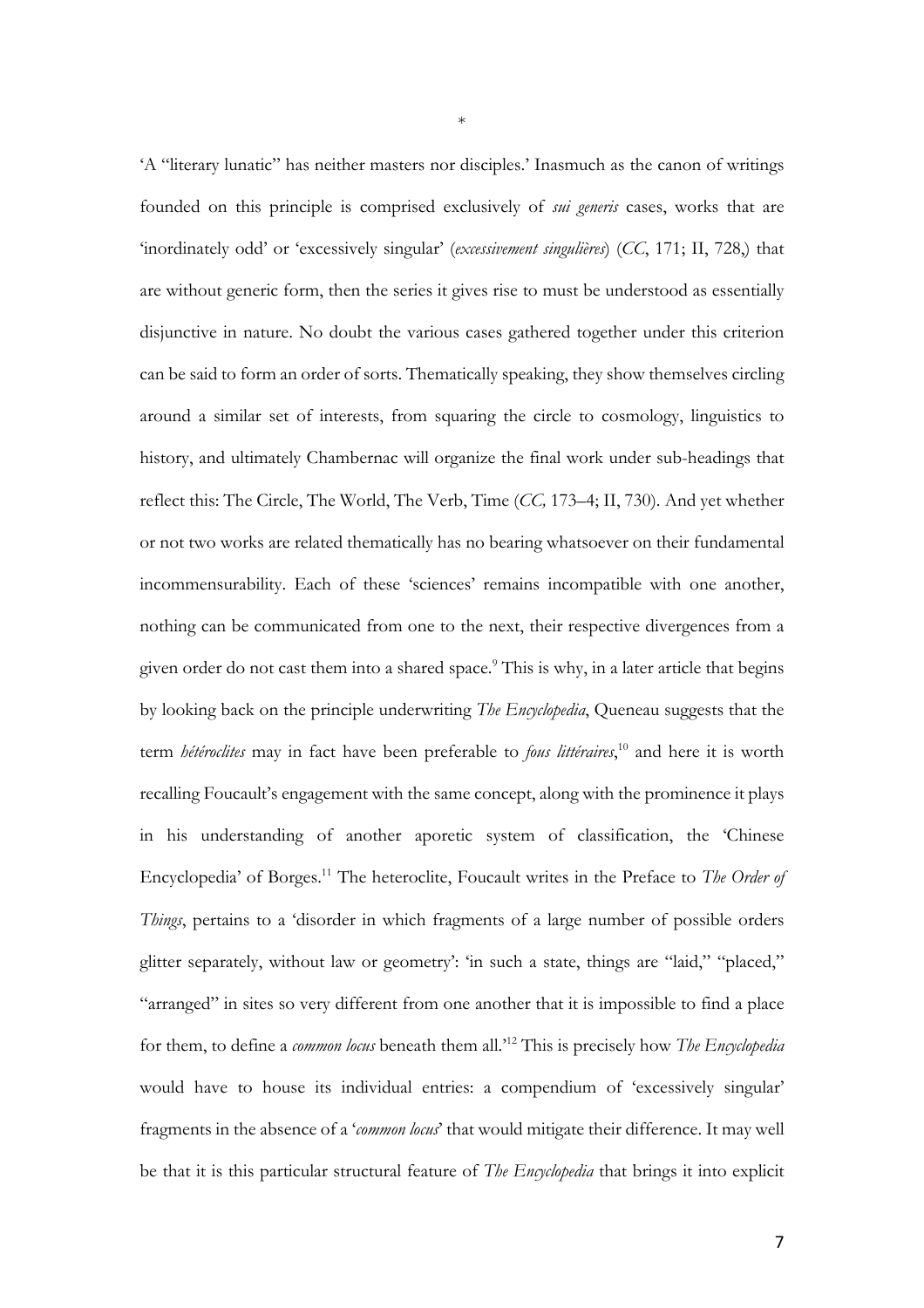contravention with its own form. In a short reflection prompted by the initial appearance of the *Encyclopédie de la Pléiade* (a project which was of course under the stewardship of Queneau himself), Maurice Blanchot argues that what is characteristic of any such a system of knowledge is its circularity – 'circular knowledge is the justification of any encyclopedia' – and that this circularity is discernible less by its shape than by its movement: an openended and uninterrupted motion, 'a kind of interior becoming,' Blanchot writes.<sup>13</sup> If this is indeed the case, then the nature of the material housed within *The Encyclopedia of Inexact Sciences* stops short this circular motion at every prospective turn. From one *hétéroclite* to another, there is no conceivable means of passage, leaving this movement, since it cannot be stilled altogether, turning upon itself with nowhere else to go. $^{14}$ 

'A "literary lunatic" has neither masters nor disciples.' If this is the principle on which *The Encyclopedia* is founded, then at the same time it leaves the resulting compendium in an inherently unstable state. An individual work acquires its place within *The Encyclopedia* only insofar as it persists in 'isolation and obscurity' (*CC*, 329; II, 843). Were it to find itself finally engaged with, the conditions for its inclusion would be categorically revoked. This is the sense in which the designation *fou* must be recognized as constitutively precarious by whoever uses it. It can never be ascribed to a work once and for all.

'But then a literary lunatic can stop being one,' said Astolphe.

'Naturally. All he must do is eventually find admirers, I mean: sincere ones.' (*CC*,

171; II, 728)

Clearly, then, *The Encyclopedia* is subject to a double bind. It cannot help precipitating the circumstances that would see it progressively deprived of its own content, by drawing its entries out of the 'isolation and obscurity' on which their place within the work depends. Chambernac's efforts are apparently destined to cancel themselves out, making *The Encyclopedia* at core a self-annulling enterprise. The point is made with eloquence by 'the poor devil' Purpulan, Chambernac's assistant, who, because he has been coopted into this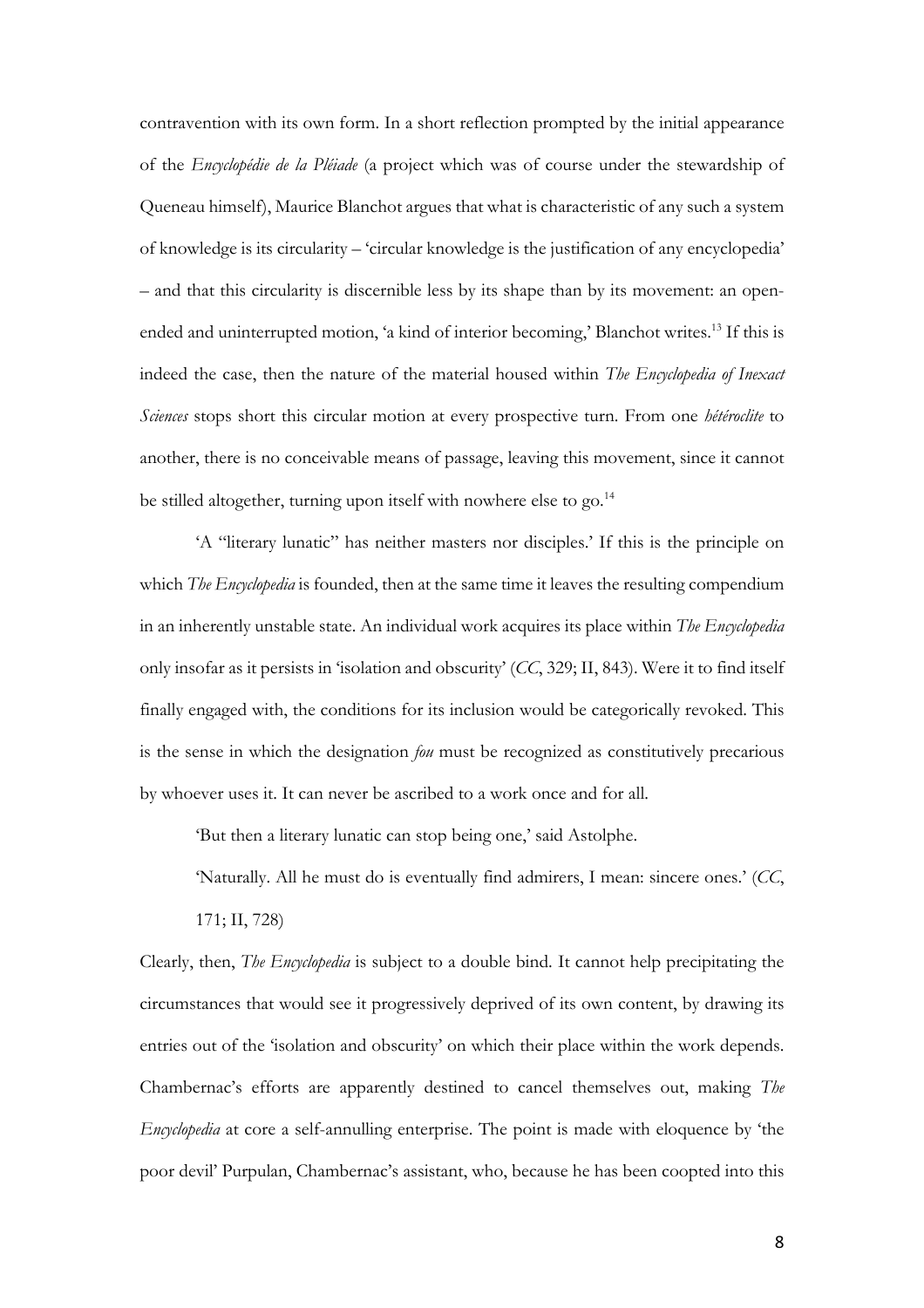thankless endeavour against his own will, takes a certain satisfaction in pointing out the contradiction:

'Have you considered, Monsieur Chambernac, that all these lunatics who thought they were geniuses and wanted glory and remain unknown, are going to come out of obscurity when your *Encyclopedia* is published: thanks to you, their names will receive some luster and go down to posterity (…). On the other hand (…) from the moment these "literary lunatics" become – thanks to you – known, by that very fact they'll stop being "literary lunatics," since – thanks also to you – they'll acquire that renown the lack of which permitted them to appear in the *Encyclopedia*. Don't you think, Monsieur Chambernac, that there's a sort of contradiction there?' (*CC,*  233; II, 773–4)

\*

In spite of all this *The Encyclopedia* will eventually be completed. It will become, moreover, at least for a time, an inadvertent monument to the canon it has sought to establish. How so? Because the response to Chambernac's finished work is unanimous: no one can be made to acknowledge its worth. Having been rejected by every publisher it is shown to, it appears 'destined to remain unknown' (*CC*, 406; II, 898), and this sees it unwittingly begin to resemble the very instance of discourse it has devoted itself to, as though it had started to converge with its own object (on account of the comprehensive survey of the subject that its form demands, *The Encyclopedia* would have to become an entry in its own index): 'by putting into circulation a book which met only with indifference he thus risked joining in his turn the category of "literary lunatics"' (*CC,* 420; II, 909).

And yet an additional episode lies in store for *The Encyclopedia* that will see its fate recast a final time. Chambernac's parting appearance in *Children of Clay* – the subject of the novel's penultimate chapter – is marked by an encounter. By this stage he has abandoned whatever ambitions he once had for the work, has accepted the universal verdict passed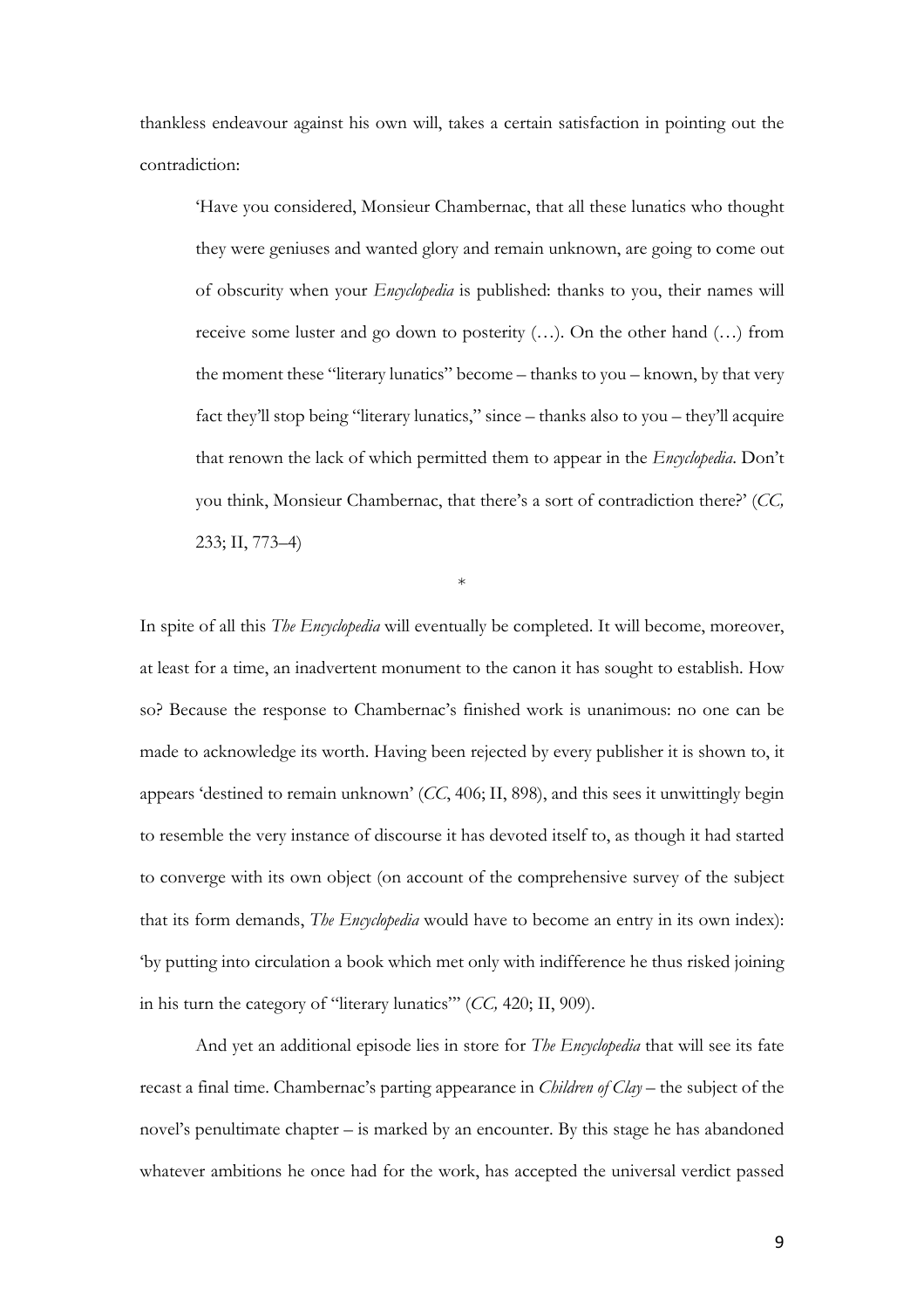on it – '"a useless book,"' he concedes (*CC*, 422; II, 910) – and is entirely at peace with the dereliction into which it has fallen. So when by chance he finds himself in the company of someone who, unbeknown to him, has apparently been following his travails – '"We've met several times," said the stranger; "in the offices of the NRF, at Paulhan's and in the offices of Denoël"' (*CC,* 421; II, 910) – and who has furthermore developed something of an interest in the enterprise, this belated recognition is not experienced as the deliverance from oblivion it once would have been, because the whole affair now lies behind him as something no longer concerning him. Once it becomes clear that the interest shown by this newly made acquaintance is not superficial, it occurs to Chambernac that he could hand over the manuscript, and this he does, happily forfeiting any claim to authorship or ownership over the work. The grateful recipient of this gift, initially unnamed, is quickly revealed to be a writer himself and he has definite plans for the work now in his possession. If there aren't any objections – there aren't – he is keen to attribute *The Encyclopedia* to one of the characters in a novel he is currently writing. A brief biography of the individual in question confirms what the reader has already understood: the character is Chambernac (who is not in the least perturbed to hear details from his life recounted back to him by someone he has only just met); the stranger that Chambernac is gifting *The Encyclopedia* to is a Monsieur Queneau; and the novel being written by this Queneau is the one that the reader is now on the point of finishing. That *The Encyclopedia* changes hands in this way, passing across the threshold between fiction and reality, is not one episode among others in the narrative but the conceit on which the novel as a whole depends. Its transfer precipitates the chain of events by which the work has eventually been brought before its reader.

Yet matters are complicated still further when the external circumstances surrounding Queneau's work on the novel are taken into consideration. Chambernac's plight as

\*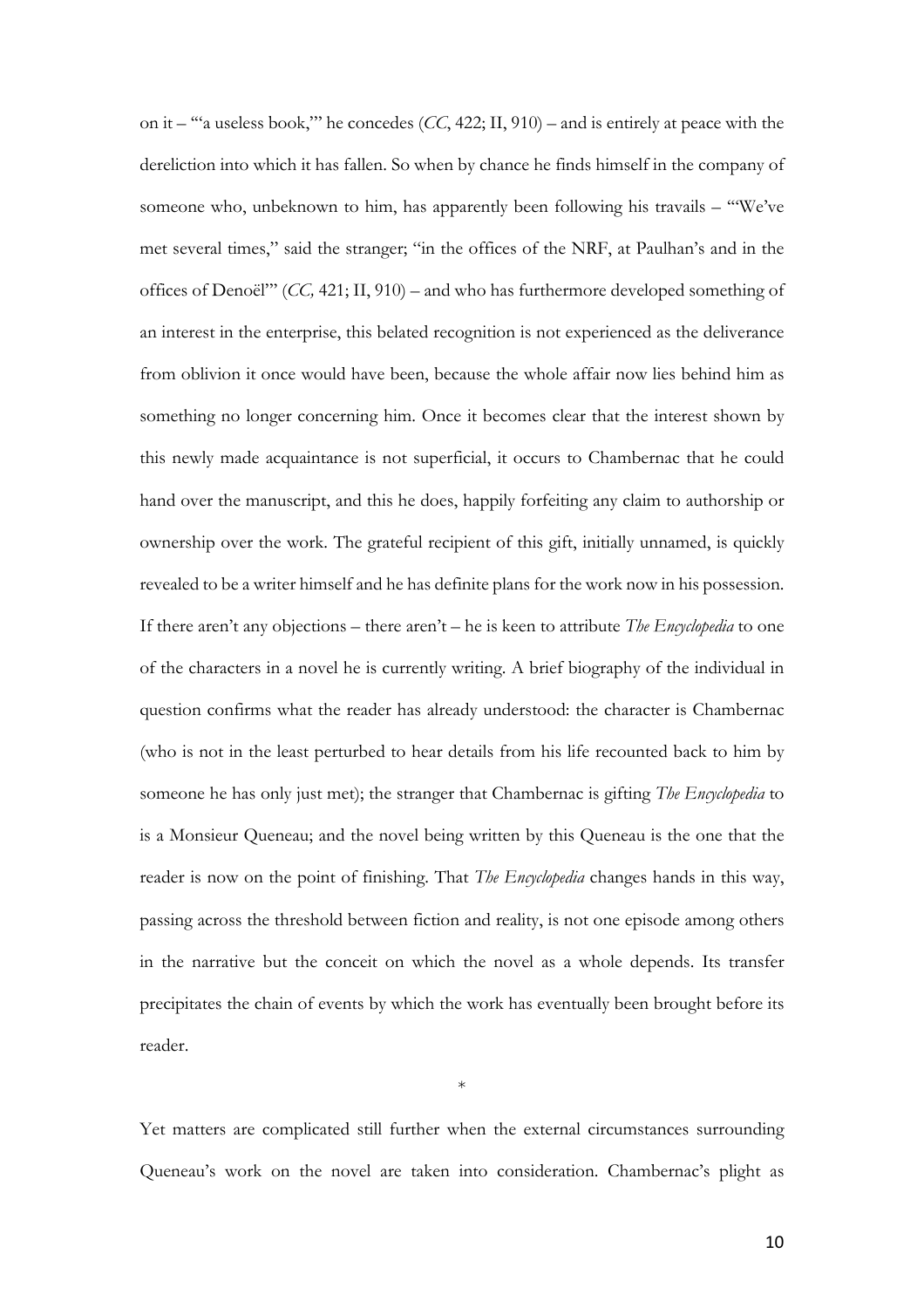recounted by the narrative is not simply a fictional invention, but modeled directly on an episode from the author's own life. Before writing commenced on *Children of Clay*, Queneau had in fact assembled an anthology of *fous littéraires* in reality, the outcome of several years spent searching amongst the '*poussière noire*' (black dust) of the *Bibliothèque Nationale*, as he later recalls.<sup>15</sup> (*Black dust*: would this not ultimately be the distinguishing trait of the instance of discourse in question? A supplementary mark of obfuscation borne by each *texte fou*, extrinsic yet essential, the physical evidence of the shadow life it has been condemned to undergo in the absence of recognition.) On completion the anthology was intended to stand as a discrete publication in and of itself, but the seven hundred page manuscript that this research gave rise to (as well as the canon it singlehandedly constituted) did indeed prove to be 'unpublishable' (*LNF*, 168), rejected by both Gallimard and Denoël when it was submitted to them in 1934. (This is why in the novel Queneau has 'Queneau' cross paths with Chambernac at the offices of these same publishers: the character's failure is confirmed as the mirror image of the author's own.) Following in the wake of this rejection (albeit not directly, more than one novel is completed in the interim), *Children of Clay* was undertaken in no small part with a view to salvaging the shunned work. In Queneau's own words, it was conceived as a means of securing the circulation of *The Encyclopedia*, or at least an abridged version, in 'a disguised form' (*COD,* 120).

What this incident underscores, then, whether the frame through which it is viewed is taken from within the world of the novel or the external reality beyond it, is the fundamental role that literature will have played in granting this 'unpublishable' material the opportunity it had otherwise been denied. An instance of discourse that cannot be countenanced in and of itself meets with no resistance once re-inscribed within the literary text. (To reiterate: 'For literature can say anything, accept anything, receive anything, suffer anything, and simulate everything' (*D,* 29)). Even so, it would be a mistake to conclude from this that the discursive event in question has been made any more amenable to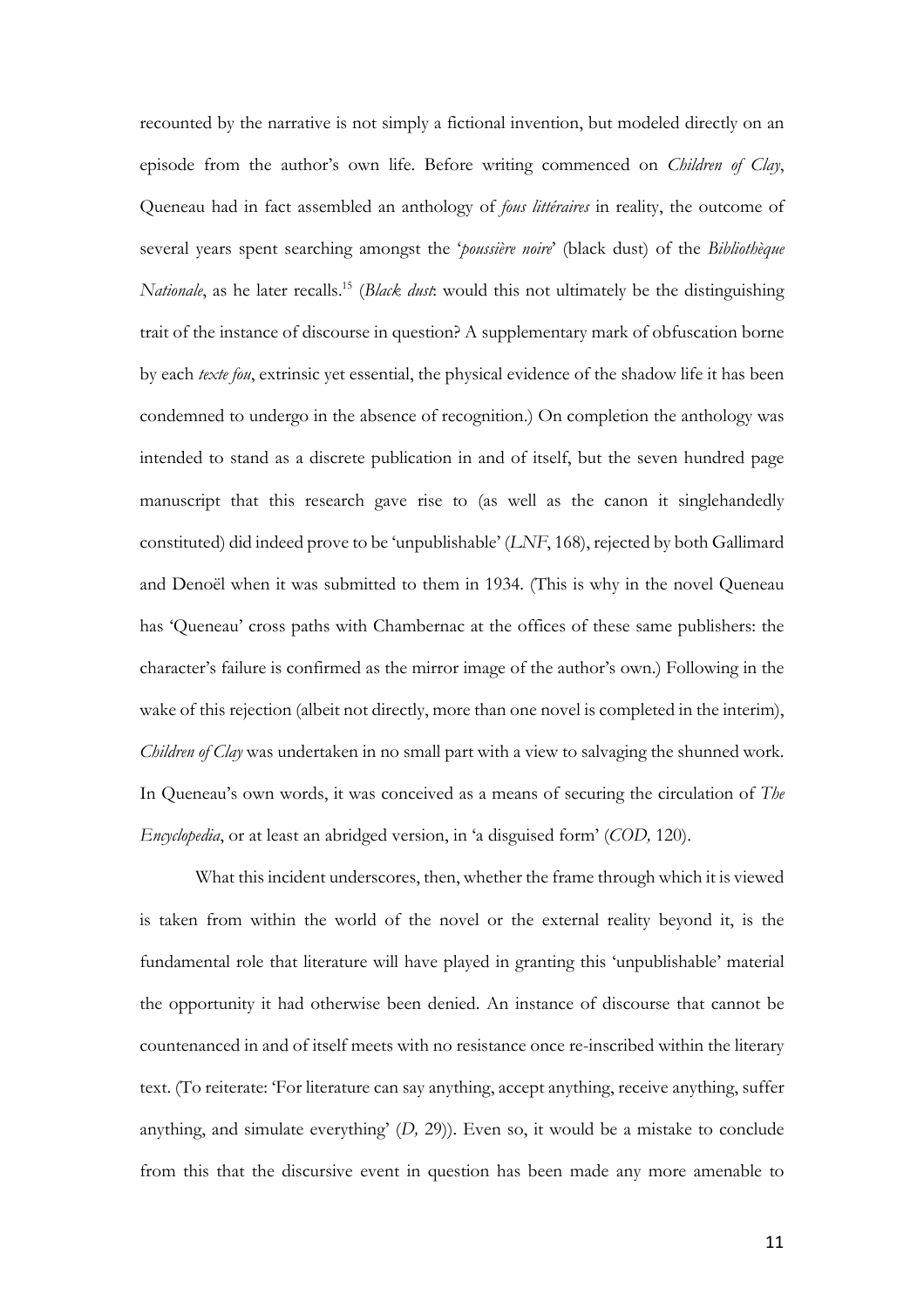publication. The fiction built to house *The Encyclopedia* is not a work of domestication and it does not bring the discursive position of the *fou littéraire* into the realm of comprehensibility. Rather, the 'excessively singular' nature of each *texte fou* remains inviolate, its 'inordinate oddity' undiminished, and it is in this sense that the novel can be said to have concretely expanded literature's reach, going so far as to make it speak with a voice the essence of which is to remain unheard.

\*

In 1938, the year that *Children of Clay* was published, Gallimard having eventually accepted *The Encyclopedia* in 'disguised form,' Queneau was hired as a reader of manuscripts by the same publishing house. As he himself notes of the role, despite its manifest contribution to the process by which one work comes to be received as literature whilst another does not, the position is little acknowledged in the study of the latter's conditions and conventions, to the extent that it could be said to constitute something of a blind spot within the field of literary studies: 'It seems odd, while we're on this subject, that literary history has never considered the role played by this particularly active critic' (*LNF*, 102). Perhaps because the role is presumed to lie at too far a remove from literature's purported source, perhaps because it is taken to serve a set of interests that are not exclusively literature's own. In any case, these are not suppositions shared by Queneau. For him the hired reader's work is not of marginal importance and is in fact misconstrued when treated as a simple subsidiary to that of the author. It should be valued in its own right for the discrete perspective it affords onto literature's institution. This is not all. It could conceivably be used as yet a further means of interrogating the range of possibilities specific to literature. It is with this in mind that Queneau comes to envisage an undertaking every bit as eccentric as *The Encyclopedia*, on a scale that is, remarkably, even more audacious, and which shows that the 'practice of prose' need not necessarily have the author as its primary point of reference.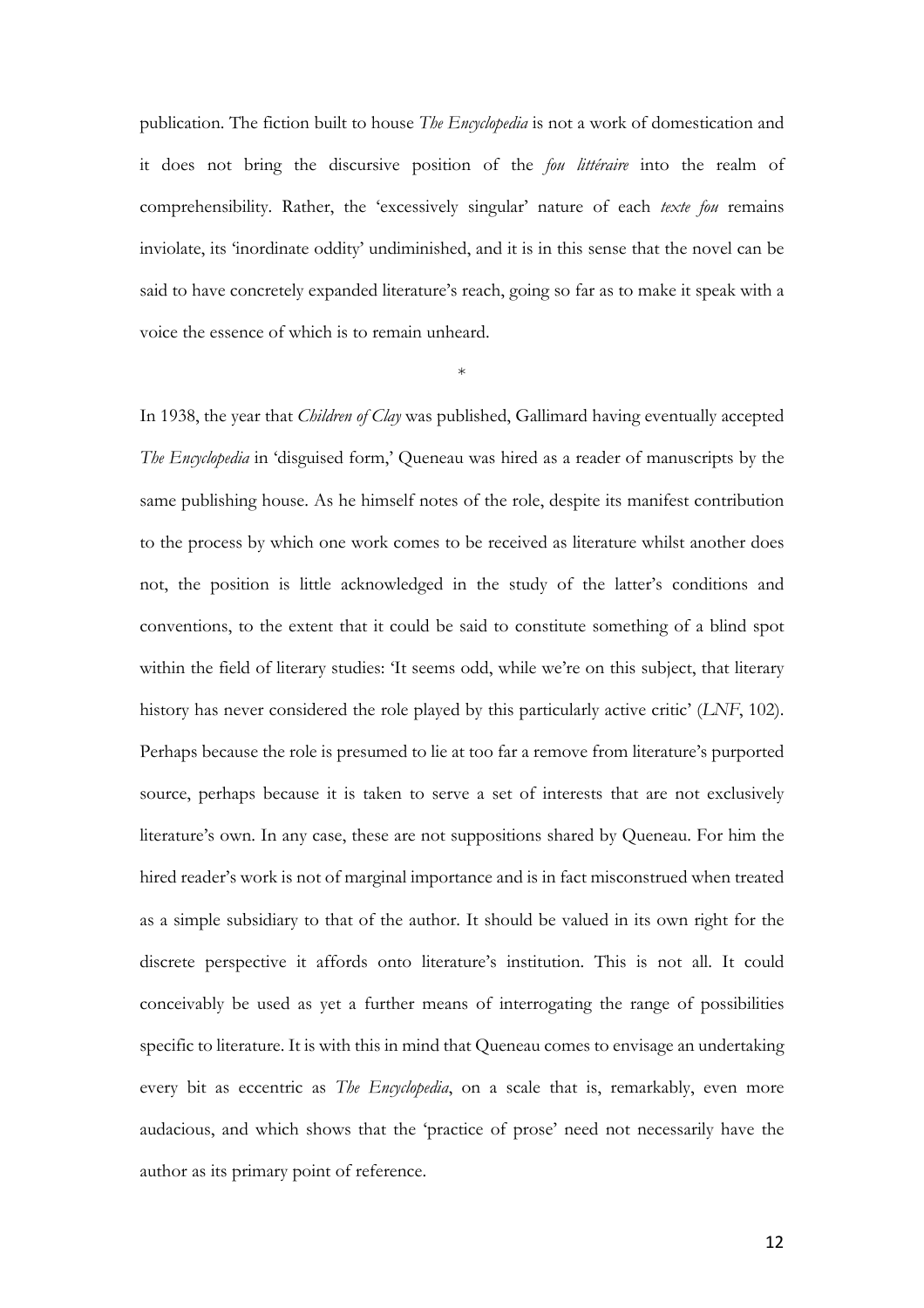The idea is not Queneau's alone. Mention is made of it just as frequently by Jean Paulhan, who also does so drawing on his extensive experience as a reader for the publishing house in question. However difficult it is to envisage that the proposal was ever the subject of serious consideration by Gallimard, for reasons that will soon become obvious, one can nevertheless say that this small contingent of the editorial board were not only attached to the idea in principle, but were willing to defend it in spite of, perhaps because of, its fundamental unfeasibility.<sup>16</sup> Here is how Paulhan first describes the idea:

> I've never stopped proposing to Gaston Gallimard (…) that he should publish in one big volume, say towards the end of December, all the manuscripts refused during the year. I think that this would be an excellent measure, which would lend itself to a thousand interesting observations, would furnish critics and historians with first-rate documentation (without going into the mistakes I may very well have made), and would show, above all, how literary modes which we have stupidly forgotten continue to lead, quite close to us, an underhand, unskillful life.<sup>17</sup>

Whatever found itself included in this prospective anthology would thereby acquire a particularly unusual discursive status. In circumstances that are unique, perhaps even unprecedented, refusal would be the very thing that granted a work its place within the field of literature, having been published in contravention of the judgment passed on it, the hired reader's verdict not abandoned outright but purposely inverted. Since nothing that had put itself forward for consideration would be excluded, the perimeters delimiting the field, rather than being done away with altogether, would instead be rendered absolutely pervious. They would, after all, continue to encompass something called literature, but they would no longer have an enclosing function, and the very least that could be expected from this proposal would therefore be a dramatic expansion in the quantity of works in circulation. Elsewhere, in a conversation with Marguerite Duras,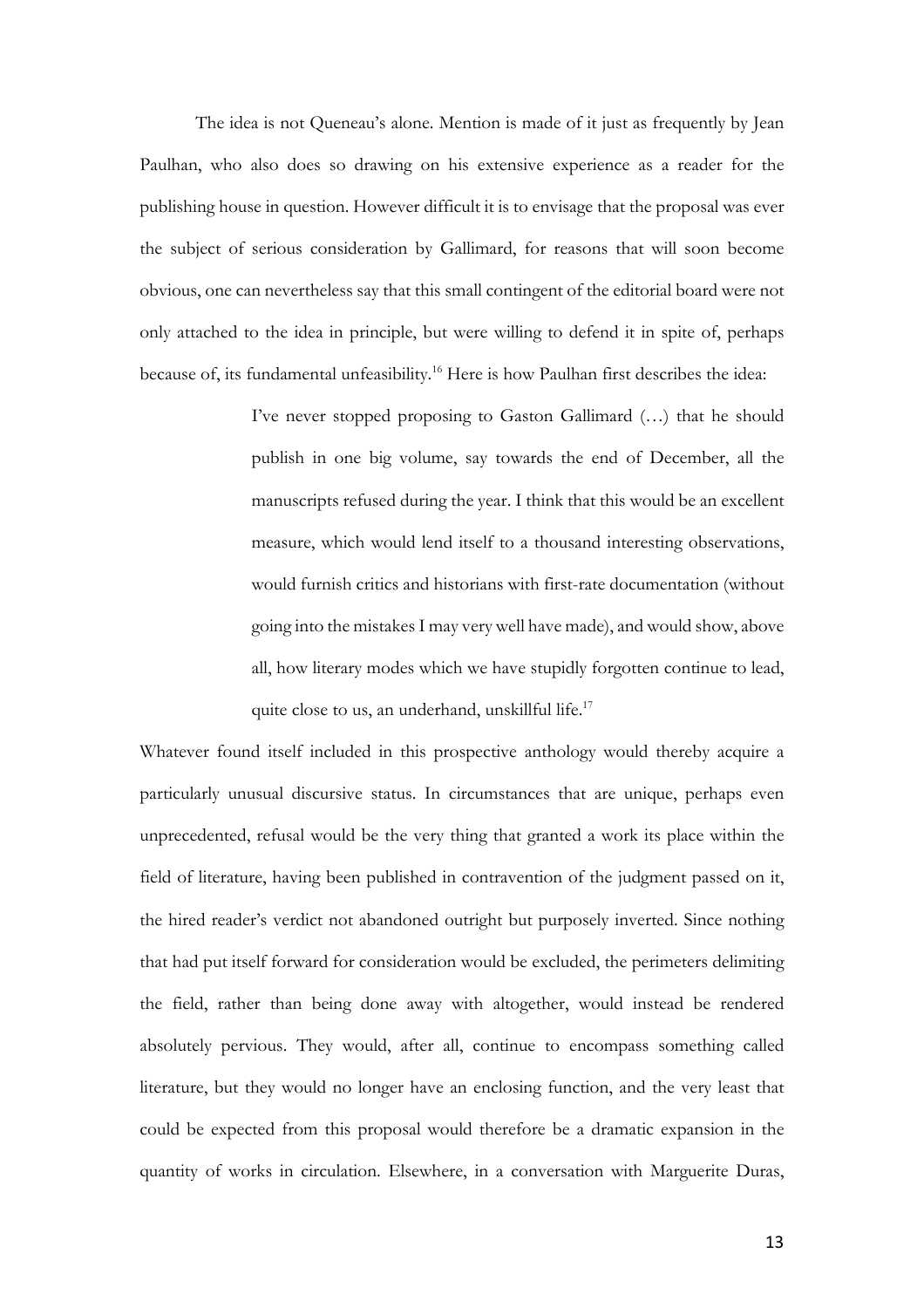Paulhan suggests that such a collection would have to be printed on bible paper to have any hope of cohering as a single volume, given the sheer number of works it would have to accommodate.18 But the question is not simply one of scale. Elsewhere still, Paulhan goes so far as to imply that the existence of this book could potentially reconfigure what is customarily expected of the work of literature in general. An anthology of rejected works, he reiterates, 'would include all kinds of unique things':

A good writer will most likely show us only himself. But a mediocre writer may show us all men, their needs, by way of myths and tales. We certainly don't lack personal expressions of viewpoint. We are overrun with them, smothered by them. Besides, nothing human should be neglected, and we would call this one-copy book *The Sunday Writers.* 19

Were the provisions ever made for this book to be published, establishing a forum in which writing became the prerogative of anyone – because of *no one in particular* – would this not imply a fundamental change in the accepted form of the author-function? Once the written *oeuvre* offered itself as something other than an expression of individuation, would it not disrupt the distribution of values on which the application of this function depends? Perhaps what comes into view with this proposal is an intimation of the different future envisaged for 'literature' at the close of 'What Is an Author?' 'We can easily imagine a culture where discourse would circulate without any need for an author. Discourses, whatever their status, form, or value, and regardless of our manner of handling them, would unfold in a pervasive anonymity' (*WA,* 138). *The Sunday Writers* would be a first rehearsal for a writing practice characterized by this kind of impersonality. And what animates this exercise is the paradoxical intuition that the text judged to be without merit harbors something that the distinguished *oeuvre* it loses out to is lacking. As Paulhan insists, not only does this discarded text have a certain value, making the generic in its own way 'unique', it derives this value not in spite of its genericity but because of it.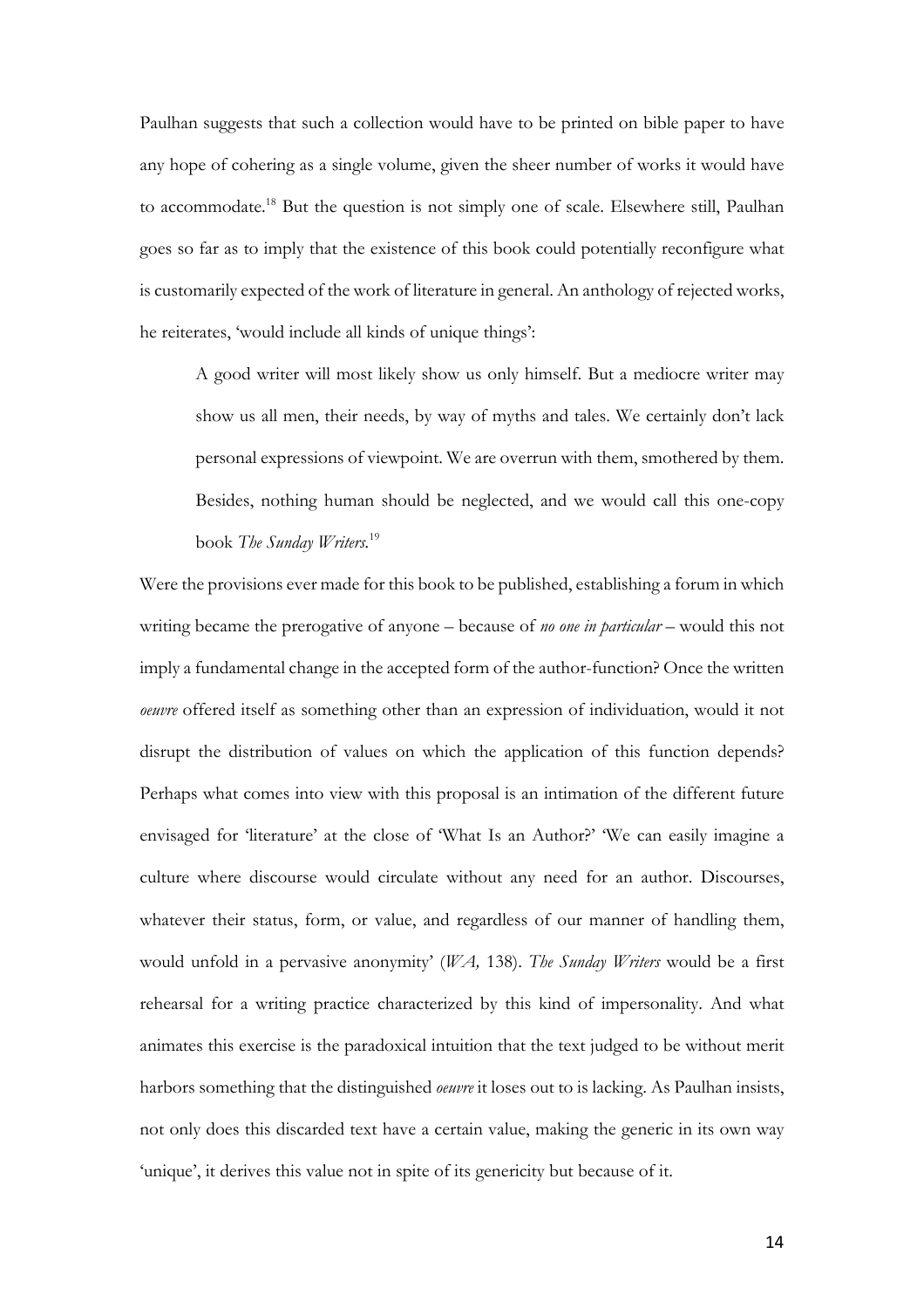Now when Queneau takes up the idea in question – he is writing in 1944, having become General Secretary at Gallimard in 1941 – his own particular emphasis lays bare another set of implications in turn.

[The] 'openness' of the writer's profession would be made complete if everyone had the right to find his way into print, a right that is after all a corollary of the right to free speech. *It would be interesting to publish everything*. It's difficult to see why every man shouldn't be able to avail himself of every available means of expression – to make a film, for example, if he likes, even (and especially) if he lacks the millions of francs such a project requires. (*LNF*, 102; my emphasis.)

'To publish everything' is conceived here by the author as an exercise the concern of which is not simply *what* would be written, whatever this may be, but *that* it would be written from a standpoint which could be made use of by anyone, its facility extended universally and wielded unconditionally. With this appeal to the language of right (*droit*), the practice of literature envisaged here finds itself converging with another, that of politics. It would thereby throw into relief the circumstances that, for Derrida at least, distinguish literature from all other discursive forms:

Literature is a modern invention, inscribed in conventions and institutions which, to hold on to just this trait, secures in principle its *right to say everything*. Literature thus ties its destiny to a certain non-censure, to the space of democratic freedom (freedom of the press, freedom of speech, etc.) No democracy without literature; no literature without democracy.20

As much a political endeavour as it is a literary one, then, 'to publish everything' would constitute an unparalleled effort in this direction. And even though unrealized, even if unrealizable, this would arguably make the proposal one of Queneau's most far-reaching engagements with literature's potential. By making the right to say everything the prerogative of everyone it would place the practice of literature under a different horizon,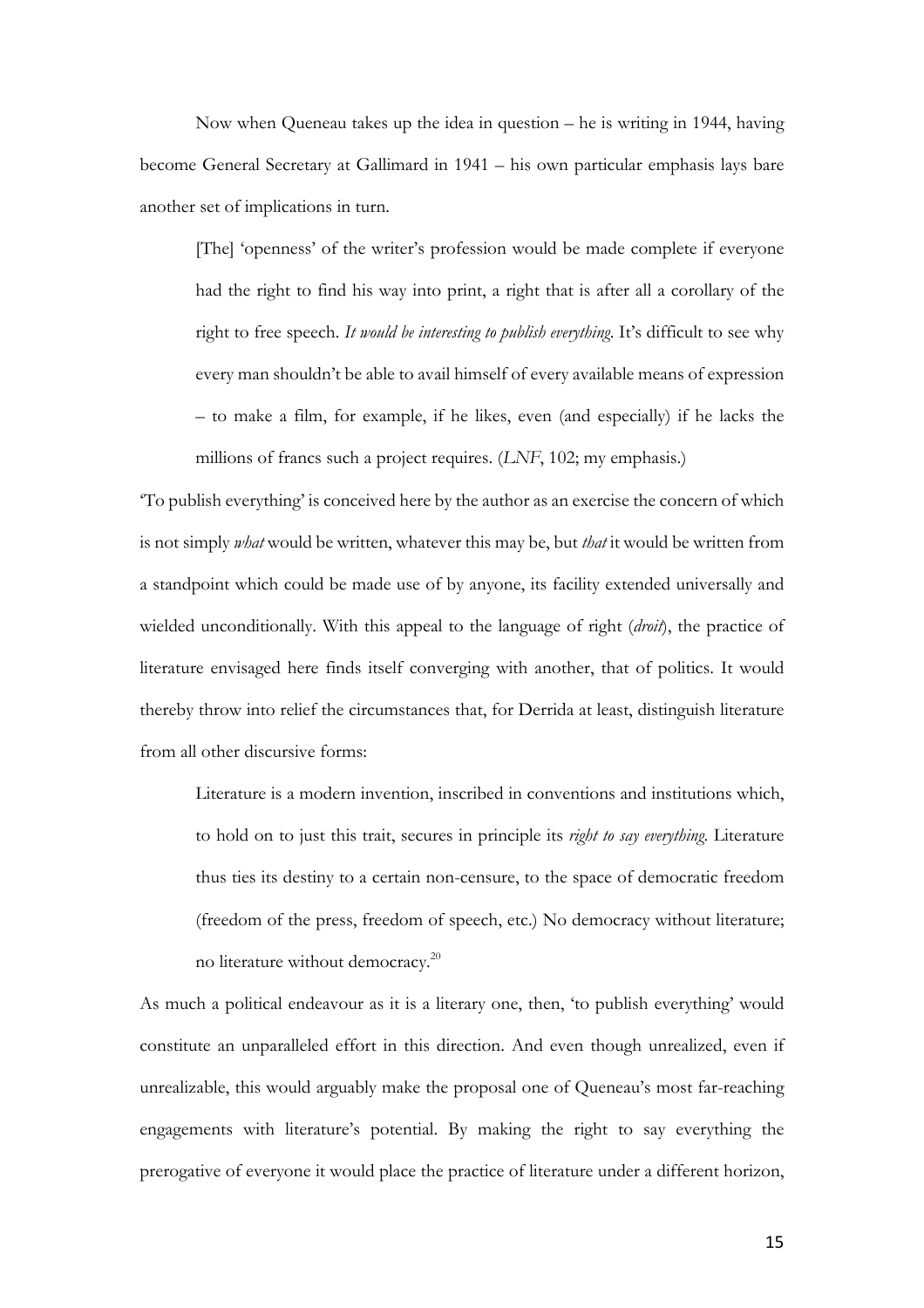bringing into view a literary culture that would be difficult to reconcile with the disposition of values, functions and uses through which its practice would have otherwise continued to pass. (To take just one example: what would it mean that the public associated with this culture would no longer be exclusively, or even primarily, a *reading* public but a *writing* public?) The 'book' that would hold this vast panoply of writing, drawing upon 'every available means of expression,' and forged through an intervention in the very conditions by which a work acquires its status as literature, this book could be considered a companion piece to *The Encyclopedia of Inexact Sciences*. Both concern a form of discourse defined by its lack of recognition, by the failure to acquire a place within the field it purports to belong to. Certainly their respective orientations are far apart, if not categorically opposed. Whilst the heteroclite is the purveyor of something 'excessively singular,' the Sunday writer's output is characterized by a generality or a genericity that cannot be further qualified. And yet from the perspective of Queneau's practice of prose they find themselves in alignment, each standpoint a means of extending the given set of frames available to a literary work, the types of discourse it can support, the uses to which it can be put, in each case reconfiguring the relation that literature has with its own limits.

## NOTES

 $\overline{a}$ 

<sup>1</sup> Raymond Queneau, *Children of Clay*, translated by Madeleine Velguth (Los Angeles: Sun and Moon Press, 1998), 413; Raymond Queneau, *Œuvres complètes*, II (Paris: Gallimard, 2002), 904. Hereafter references to the novel appear as *CC*, the first citation is to the English translation, the second to the French original.

<sup>2</sup> Roland Barthes, 'Zazie and Literature,' in *Critical Essays*, translated by Richard Howard (Evanston: Northwestern University Press, 1972), 117.

<sup>&</sup>lt;sup>3</sup> This idiom is Julien Gracq's (who has Proust in mind when he writes): 'All the conquests, all the successes of power in art were not inventions but permissions, the rights of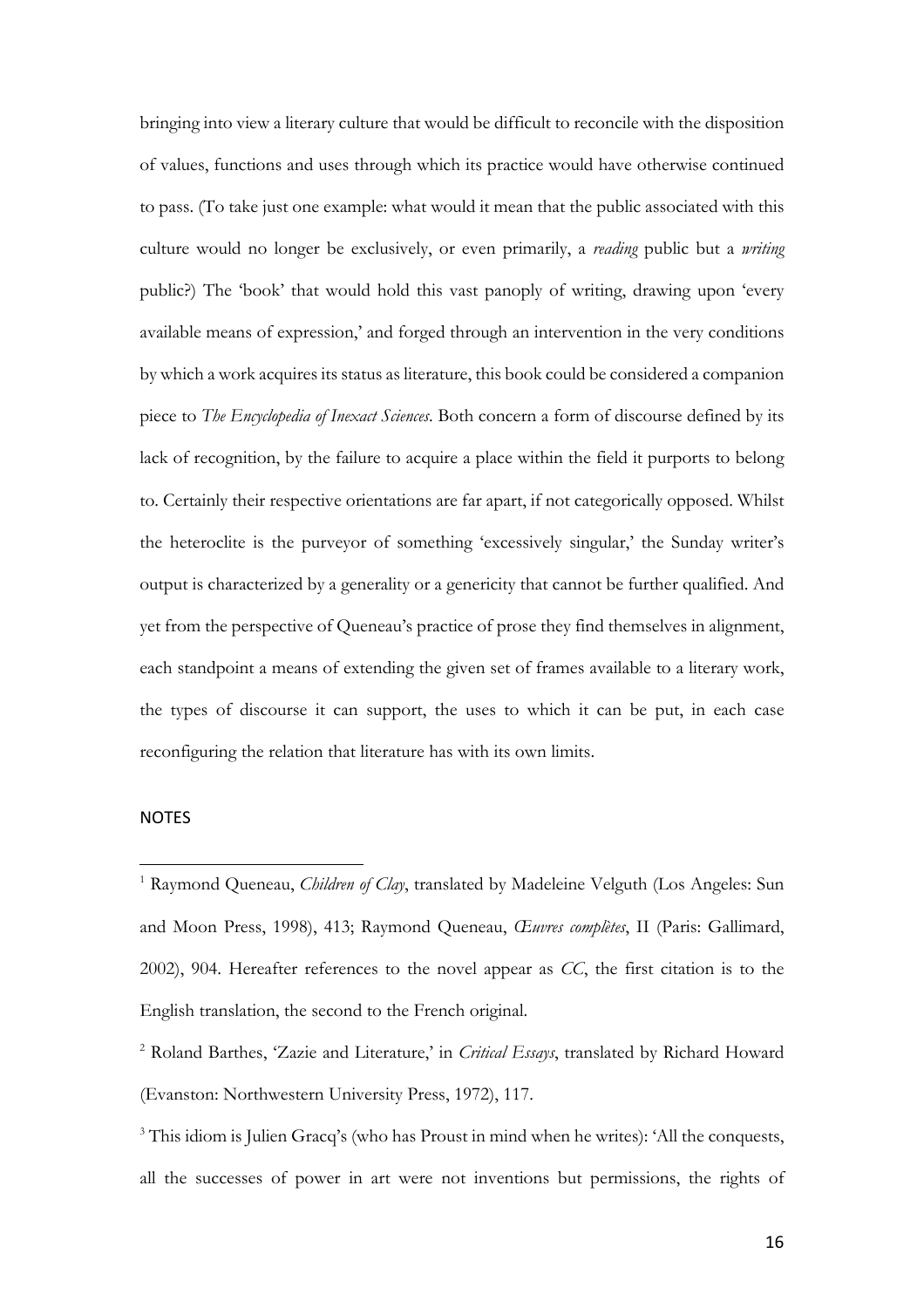transgression that an artist suddenly accorded himself at the expense of the *not-dared* until then.' Julien Gracq, *Reading Writing*, translated by Jeanine Herman (New York: Turtle Point Press, 2006), 118.

 $\overline{a}$ 

<sup>4</sup> Jacques Derrida, 'Before the Law,' translated by Avital Ronell in *Acts of Literature*, edited by Derek Attridge (New York and London: Routledge, 1992), 215.

<sup>5</sup> Maurice Blanchot; Jacques Derrida, *The Instant of my Death*; *Demeure: Fiction and Testimony*, translated by Elizabeth Rottenberg (Stanford: Stanford University Press, 2000), 29. Henceforward *D.*

<sup>6</sup> It is with these circumstances in mind that Jordan Stump refers to 'the cruel economy of the name' to which the *fou littéraire* is subject: in each case the desire for recognition, to make a name for oneself, leads to inevitable obscurity. See *Naming and Unnaming: On Raymond Queneau* (Lincoln and London: University of Nebraska Press, 1998), 103–19.

<sup>7</sup> Michel Foucault, 'What is an Author?' in *Language, Counter-memory, Practice: Selected Essays and Interviews*, edited by Donald F. Bouchard, translated by Donald F. Bouchard and Sherry Simon (Ithaca: Cornell University Press, 1977), 137. Hereafter *WA.*

<sup>8</sup> And what of the asylum, since the question here is one of 'madness'? Certainly this is an institution that must be acknowledged by any analysis of the discourse in question, but as Chambernac explains, its direct influence is limited: 'I'm calling "literary lunatic" an author – a published author, that's essential (…) Because it proves that he still has enough social adaptability to keep from being institutionalized and to put out a book, which is, I believe, a fairly complex activity' (*CC*, 170–1; II, 728).

<sup>9</sup> Drawing on a different theoretical register, that of Bahktin, Evert van der Starre makes an analogous point in his study of *The Encyclopedia*: '*Les Enfants du Limon* pushes novelistic polyphony to the extreme (…). In *Les Enfants du Limon* this "decentralization" and this absence of a "fixed place" [the key features of the polyphonic tendency at stake here] are particularly apparent when it comes to the precise meaning of the expression "*les fous*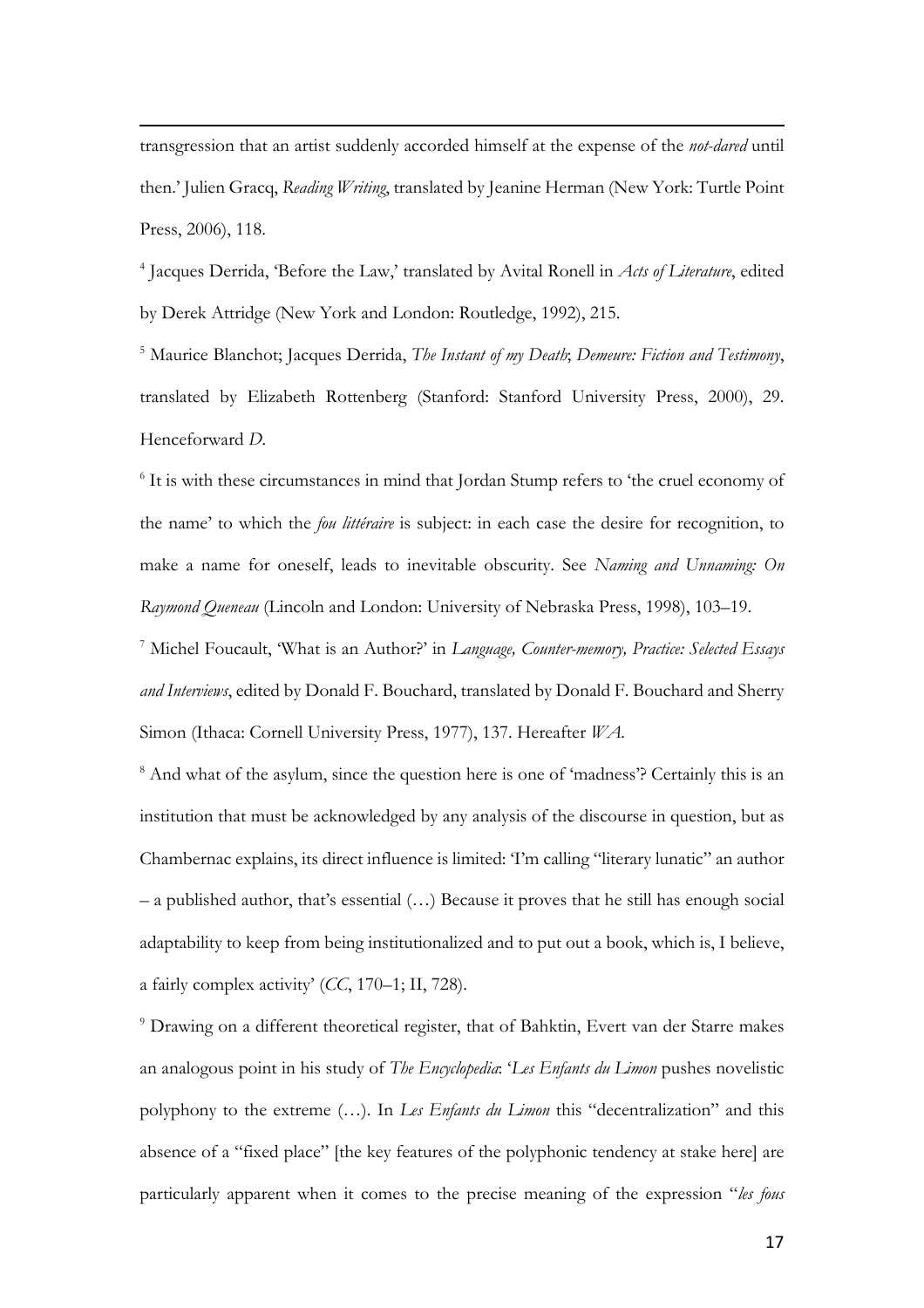*littéraires.*" Michel Foucault taught us that each era has a particular conception of madness. Now, Queneau's novel does not propose one single definition, but several.' See *Curiosités de Raymond Queneau: de l''Encyclopédie des Sciences inexactes' aux jeux de la création romanesque* (Geneva: Droz, 2006), 69–70 (my translation).

 $\overline{a}$ 

<sup>10</sup> Raymond Queneau, *Letters, Numbers, Forms: Essays, 1928-70*, translated by Jordan Stump (Urbana: University of Illinois Press, 2007), 168. Hereafter *LNF*.

<sup>11</sup> The structural correspondence between the two encyclopedias is also alluded to by Allen Thiher in his reading of *Children of Clay*, although without mention of the category that interests us here. See *Raymond Queneau* (Boston: Twayne Publishers, 1985), 86–7.

<sup>12</sup> Michel Foucault, *The Order of Things: An Archaeology of the Human Sciences* (London: Routledge, 1989), xvii–xviii.

<sup>13</sup> Maurice Blanchot, 'The Time of Encyclopedias,' in *Friendship*, translated by Elizabeth Rottenberg (Stanford: Stanford University Press, 1997), 50.

<sup>14</sup> For a detailed treatment of the 'encyclopedic urge' informing Queneau's work, the desire to see all, see Jane Alison Hale, *The Lyric Encyclopedia of Raymond Queneau* (Ann Arbor: University of Michigan Press, 1989), in particular 'Raymond Queneau, Encyclopedist,' 9– 35.

<sup>15</sup> Raymond Queneau, '*Comment on devient encyclopédiste*,' in *Bords: Mathématiciens, précurseurs, encyclopédistes* (Paris: Hermann, 1978), 120. Hereafter *COD*.

<sup>16</sup> A detailed account of the workings of the Gallimard editorial board in this period can be found in Pierre Assouline's biography of the publisher: see *Gaston Gallimard: A Half-Century of French Publishing*, translated by Harold J. Salemson (San Diego: Harcourt, Brace, Jovanovich, 1988), 85ff. On Paulhan's editorial work as a literary practice in its own right, see Martyn Cornick, 'Jean Paulhan and the "*Nouvelle revue française*": Literature, Politics, and the Power of Creative Editorship,' in *Yale French Studies* 106 (2004), 37–53; and Brigitte Ouvry-Vial, 'The Double Necessity of Criticism and Self-Effacement: Paulhan and